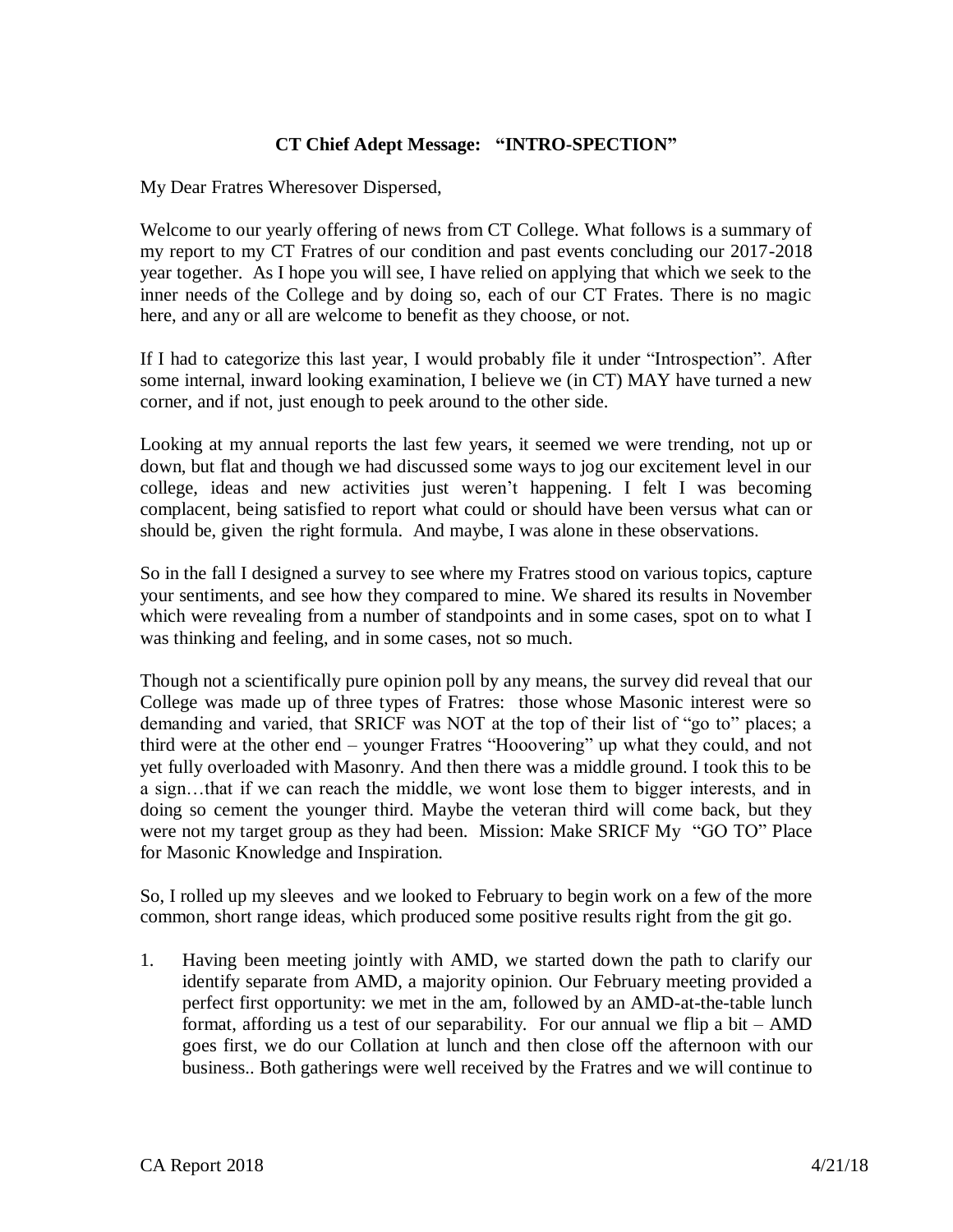achieve this when we can, even gathering in venues apart from AMD from time to time.

- 2. Our ritual work was stagnant with little education or involvement beyond the Celebrant and Exponent. So we had a focused team led by our newer Fratres do the work on Zelator for their benefit as well, and for our two newest Fratres, Ed Varjabedian and Mike Sabia. The timing was perfect, as the Candidates had just cleared their vetting and the team had plenty of notice to prep.
- 3. Sentiment was crying out for more discussion of things about and related to Rosicrucians. Assigning our resident, in-house librarian and researcher (Martin Ede), we began to organize and coalesce topics and reading materials. We hope to arm all our Fratres with the basics, like the SRICF Study Guide, and set aside time each meeting for a "topic du jour" as it were: Tree of Life and Alchemy top the list. We have homework to do over the summer and our first meeting this fall looks to be very educational.
- 4. Our Celebrant and self proclaimed Professore di Papyrie stepped up his coaching of the IV's with their papers to get them more akin to Rosicrucianism than broader topics heretofore presented.
- 5. And in addition to the mere gathering and redistribution of dues, a "budget" that we may derive have some financial goals. Paying the bills has been hard, but we can use some extra cash for projects. To this end, several Fratres have already stepped up with some timely donations of long sought after materials.

Though I am greatly enthused by this heightened level of activity and participation, I cannot scientifically determine the Fratres in the middle by name, as my survey was done in an anonymous manner. But logic would say that these who are now coming more regularly and making an effort when given Masonic choices, are indeed the chosen ones to keep CT SRICF on this path.

## **In Closing…..**

So in the final analysis, this last year was more about "introspection" by our Fratres than mine. These and other practical needs and initiatives, were drawn from their interests expressed by them and their Brother Fratres. Taken together, they indicated a new pathway forward in concert, and by doing so, dispel a growing perception that CT SRICF is a "clique" and more importantly, setting CT SRICF to be a "destination refuge for insight and comfort for every member". And ultimately, given all our distractions and no matter how diverse our other Masonic obligations, advanced titles and responsibilities, SRICF is a place they would rather be when given a clear choice. We are NOT the ones "under a bushel" but on that stool giving light to all in the house.

In closing, my Fratres of the Rose and Cross, you are invited to do your own personal "introspection" that all your works may be acceptable in His sight, not confined to